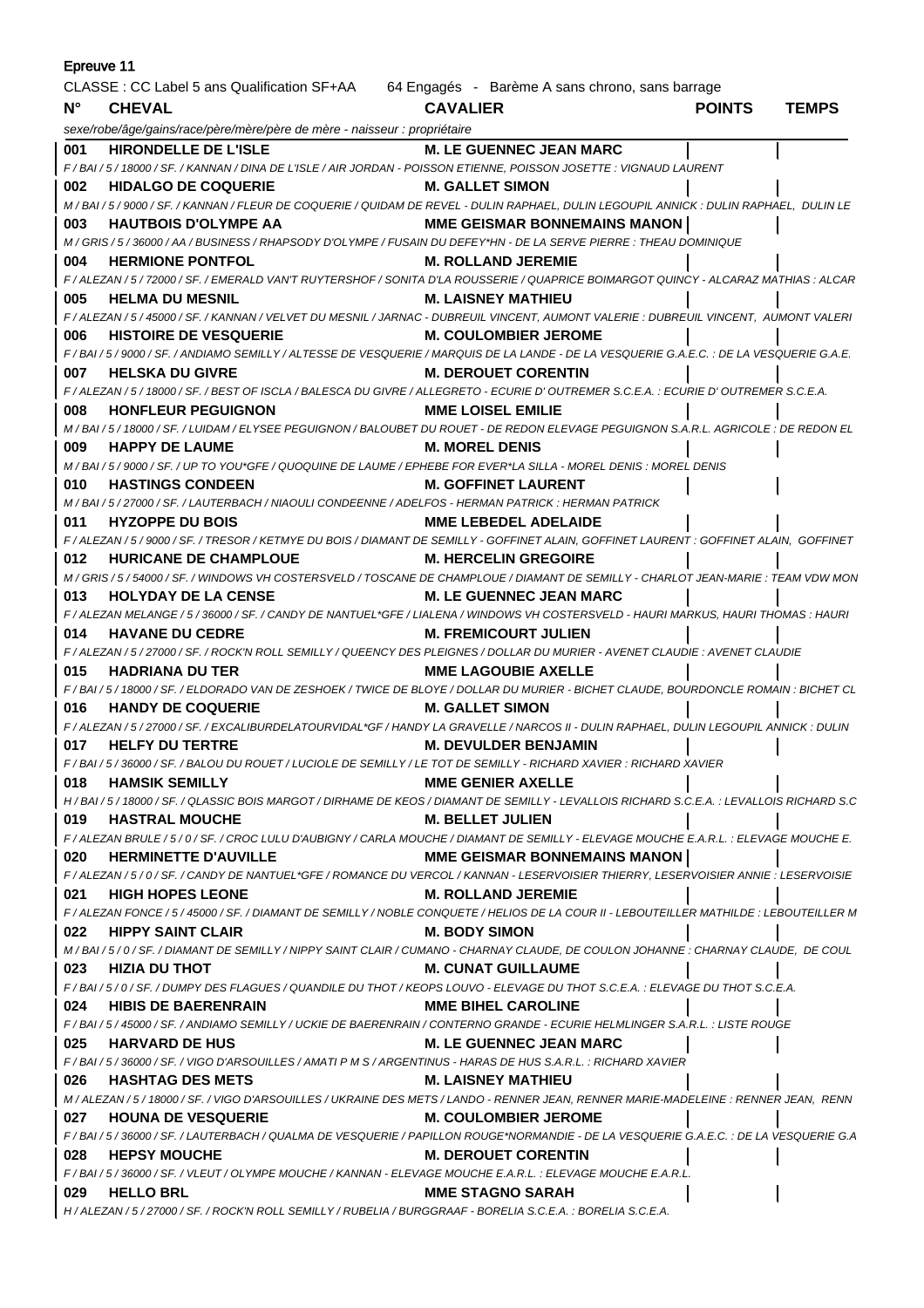| 030 | <b>HAPPY DE COQUERIE</b>                                                                                                | <b>M. GALLET SIMON</b>                                                                                                                                               |
|-----|-------------------------------------------------------------------------------------------------------------------------|----------------------------------------------------------------------------------------------------------------------------------------------------------------------|
|     |                                                                                                                         | M / BAI / 5 / 36000 / SF. / VLEUT / QUADRILLE DE COQUERIE / FERGAR MAIL - DULIN RAPHAEL, DULIN-LEGOUPIL ANNICK : DULIN RAPHAEL, DULIN-LEG                            |
| 031 | <b>HYDROMEL MANCIAIS</b>                                                                                                | <b>M. PIOT CAMILLE</b>                                                                                                                                               |
|     |                                                                                                                         | H / ALEZAN / 5 / 36000 / SF. / PADOCK DU PLESSIS*HN / BABETH DU ROUET / QUAPRICE BOIMARGOT QUINCY - HUBERT DENIS: HUBERT DENIS                                       |
| 032 | <b>HOLLY DU THOT</b>                                                                                                    | <b>MME LEMASLE COLINE</b>                                                                                                                                            |
|     |                                                                                                                         | F / BAI / 5 / 45000 / SF. / CONSUL DL VIE Z*GFE / UNITE CECE / ELIXIR DE MADAME - ELEVAGE DU THOT S.C.E.A. : ELEVAGE DU THOT S.C.E.A.                                |
| 033 | <b>HAZADI DE MOSLES</b>                                                                                                 | <b>M. LEBOURGEOIS NICOLAS</b>                                                                                                                                        |
|     |                                                                                                                         | F / ALEZAN / 5 / 0 / SF. / MYLORD CARTHAGO*HN / HELVETIE III / SOCRATE DE CHIVRE - BLANDIN JEAN-LUC : BLANDIN JEAN-LUC                                               |
| 034 | <b>HELSINKY DE LAUME</b>                                                                                                | <b>M. MOREL DENIS</b>                                                                                                                                                |
|     | M/BAI/5/0/SF./ASCOTT DES VAUX/UKRAINE DE LAUME/PEZETAS DU ROUET*GFE - MOREL DENIS : MOREL DENIS                         |                                                                                                                                                                      |
| 035 | <b>HAWAY DE LACKE</b>                                                                                                   | <b>M. GOFFINET LAURENT</b>                                                                                                                                           |
|     |                                                                                                                         | M / ALEZAN / 5 / 27000 / SF. / AWAY SEMILLY / BELCANTA DE LACKE / QUEBRACHO SEMILLY - HARAS DE LACKE E.A.R.L. : HARAS DE LACKE E.A.R.L.                              |
| 036 | <b>HAPPY PALUELLE</b>                                                                                                   | <b>MME LEBEDEL ADELAIDE</b>                                                                                                                                          |
|     |                                                                                                                         | M / ALEZAN / 5 / 18000 / SF. / CANDY DE NANTUEL*GFE / JAMAIQUE PALUELLE / QUARTZ DU VALLON - CLOUARD MICHELE : CLOUARD MICHELE                                       |
| 037 | <b>HISTORIA DE LA CENSE</b>                                                                                             | <b>M. LE GUENNEC JEAN MARC</b>                                                                                                                                       |
|     |                                                                                                                         | F/BAI/5/45000/SF./EMERALD VAN'T RUYTERSHOF/ADRIANA D'ARGOUGES/LAUTERBACH - HAURI THOMAS, HAURI MARKUS : HAURI THOMAS, H                                              |
| 038 | <b>HASHTAG MANCIAIS</b>                                                                                                 | <b>MME GEISMAR BONNEMAINS MANON  </b>                                                                                                                                |
|     | H / GRIS / 5 / 45000 / SF. / MYLORD CARTHAGO*HN / KARTO MANCIAISE / FIRST BRIDE - HUBERT DENIS : HUBERT DENIS           |                                                                                                                                                                      |
| 039 | <b>HOFFMAN DE L'ABBAYE</b>                                                                                              | <b>M. ROLLAND JEREMIE</b>                                                                                                                                            |
|     | M / GRIS / 5 / 27000 / SF. / ANDIAMO SEMILLY / DIVA DE L'ABBAYE / NARTAGO - DE L'ABBAYE G.A.E.C. : DE L'ABBAYE G.A.E.C. |                                                                                                                                                                      |
| 040 | <b>HOP ET HOP DU MOULIN</b>                                                                                             | <b>M. HERCELIN GREGOIRE</b>                                                                                                                                          |
|     |                                                                                                                         | M / ALEZAN / 5 / 45000 / SF. / CANDY DE NANTUEL*GFE / OBELLE DAZE DU VIQUET / JIVARO DU ROUET - SAILLARD JEAN-LUC : ROBIN MELISSA                                    |
| 041 | <b>HARLEY DU LIROT</b>                                                                                                  | <b>M. FREMICOURT JULIEN</b>                                                                                                                                          |
|     |                                                                                                                         | M / BAI / 5 / 36000 / SF. / BENTLEY VD HEFFINCK / CHEILANE DE BLONDEL / NONSTOP - CENTRE EQUESTRE DE PIROU E.A.R.L. : DOYEN GILLES, ECUR                             |
| 042 | <b>HAKIE DE RANCE</b>                                                                                                   | <b>MME LAGOUBIE AXELLE</b>                                                                                                                                           |
|     |                                                                                                                         | F/BAI/5/18000/SF./QUITUS D'ARMANVILLE/HERMINE DU CHATEAU/BACUS DE NOUVOLIEU*HN - LE FUSTEC ROLAND : LE FUSTEC ROLAND                                                 |
| 043 | <b>HYBRIDE DE ST MARTIN</b>                                                                                             | <b>M. DEVULDER BENJAMIN</b>                                                                                                                                          |
|     |                                                                                                                         | F / BAI FONCE / 5 / 27000 / SF. / JAGUAR MAIL / SORAYA DE ST MARTIN / CALVARO - LEGOUPIL JACQUES : LEGOUPIL JACQUES                                                  |
| 044 | <b>HAPPY GIRL DE COQUERI</b>                                                                                            | <b>M. GALLET SIMON</b>                                                                                                                                               |
| 045 | <b>HYPNOTIC SEMILLY</b>                                                                                                 | F / BAI / 5 / 36000 / SF. / CICERO Z / GIRL DE COQUERIE / PAPILLON ROUGE*NORMANDIE - DULIN RAPHAEL, DULIN LEGOUPIL ANNICK : DULIN RAPHAE<br><b>MME GENIER AXELLE</b> |
|     |                                                                                                                         | F/BAI FONCE/5/18000/SF./WINDOWS VH COSTERSVELD/VIEW OF SEMILLY/DIAMANT DE SEMILLY - LEVALLOIS RICHARD : LEVALLOIS RICHARD                                            |
| 046 | <b>HENRI DU BAERENRAIN</b>                                                                                              | <b>M. BELLET JULIEN</b>                                                                                                                                              |
|     |                                                                                                                         | M / BAI / 5 / 18000 / SF. / LAUTERBACH / BOUMBA DU BAERENRAIN / DIAMANT DE SEMILLY - ECURIE HELMLINGER S.A.R.L. : LISTE ROUGE                                        |
| 047 | <b>HELLA DE VAUDRI</b>                                                                                                  | <b>M. LAISNEY MATHIEU</b>                                                                                                                                            |
|     | F / BAI / 5 / 36000 / SF. / CONTENDRO / OPAQUE DE L'AUMONE / IDEM DE B'NEVILLE*HN - LAISNEY MICHEL : LAISNEY MICHEL     |                                                                                                                                                                      |
| 048 | <b>HERMINE DE VESQUERIE</b>                                                                                             | <b>M. COULOMBIER JEROME</b>                                                                                                                                          |
|     |                                                                                                                         | F / BAI / 5 / 18000 / SF. / FOR FEELING / QUEEN DE VESQUERIE / J'AI L'ESPOIR D'ELLE - DE LA VESQUERIE G.A.E.C.                                                       |
| 049 | <b>HAVINA DU TERTRE</b>                                                                                                 | <b>M. LE GUENNEC JEAN MARC</b>                                                                                                                                       |
|     | F / BAI / 5 / 54000 / SF. / VLEUT / OREE DU BOCAGE / FLIPPER D'ELLE - RICHARD XAVIER : RICHARD XAVIER                   |                                                                                                                                                                      |
| 050 | <b>HOKKAIDO DE MENJO*GFE</b>                                                                                            | <b>M. DEROUET CORENTIN</b>                                                                                                                                           |
|     |                                                                                                                         | M / GRIS / 5 / 18000 / SF. / EXCALIBURDELATOURVIDAL*GF / RADJA DE MENJO / MOKKAIDO - GRASSET SOPHIE, GRASSET EMILIE : GROUPE FRANCE E                                |
| 051 | <b>HERMINE DU BREIL</b>                                                                                                 | <b>M. DOMERGUE OLIVIER</b>                                                                                                                                           |
|     | F / BAI CERISE / 5 / 27000 / SF. / VLEUT / MISS DE CHANTEPIE / AVEC ESPOIR - MEREL AURORE : MEREL AURORE                |                                                                                                                                                                      |
| 052 | <b>HIESSE AU HEUP</b>                                                                                                   | <b>M. CHERRE TOM</b>                                                                                                                                                 |
|     |                                                                                                                         | F / BAI / 5 / 18000 / SF. / URANO DE CARTIGNY / LIESSE AU HEUP / SUPER DE BOURRIERE - LEPETIT JEAN-PAUL : LEPETIT JEAN-PAUL                                          |
| 053 |                                                                                                                         |                                                                                                                                                                      |
|     | <b>HOT KISS SEMILLY</b>                                                                                                 | <b>MME LE BORGNE MARINE</b>                                                                                                                                          |
| 054 |                                                                                                                         | H / ALEZAN / 5 / 0 / SF. / MALITO DE REVE / BETTY BOOP SEMILLY / DIAMANT DE SEMILLY - LEVALLOIS RICHARD : LEVALLOIS RICHARD                                          |
|     | <b>HILLDONE'DI</b>                                                                                                      | <b>MME BELLETOILE LUCIE</b>                                                                                                                                          |
|     |                                                                                                                         | M / BAI / 5 / 4200 / SF. / CONTENDRO / VAIKA RIDELIERE / JIVARO DU ROUET - LERIVRAY JEAN-MICHEL, FOURRE CLAIRE : LERIVRAY JEAN-MICHEL, FO                            |
| 055 | <b>HIGH FIVE MANCIAIS</b>                                                                                               | <b>MME GEISMAR BONNEMAINS MANON  </b>                                                                                                                                |
|     | M / BAI / 5 / 45000 / SF. / VIGO CECE / BABETTE MANCIAISE / MESSIRE ARDENT - HUBERT DENIS : HUBERT DENIS                |                                                                                                                                                                      |
| 056 | <b>HUTIN DE L'ABBAYE</b>                                                                                                | <b>M. ROLLAND JEREMIE</b>                                                                                                                                            |
|     |                                                                                                                         | M / ALEZAN / 5 / 27000 / SF. / VALMY DE LA LANDE / AUDIE DE L'ABBAYE / PANAMA TAME - LECONTE FREDERIC : LECONTE FREDERIC                                             |
| 057 | <b>HELLO BRECOURT</b>                                                                                                   | <b>M. DUQUESNE SIMON</b>                                                                                                                                             |
|     |                                                                                                                         | F / ALEZAN / 5 / 18000 / SF. / MALITO DE REVE / QUELLE DAY BRECOURT / QUIDAM DE REVEL - DE VALLAVIEILLE CHARLES : DE VALLAVIEILLE CHARLE                             |
| 058 | <b>HALISON DE COQUERIE</b>                                                                                              | <b>M. GALLET SIMON</b>                                                                                                                                               |
|     |                                                                                                                         | F/BAI FONCE/5/18000/SF./VLEUT/TOUT TERRAIN/CORRADO - DULIN RAPHAEL, DULIN LEGOUPIL ANNICK: DULIN RAPHAEL, DULIN LEGOUPIL A                                           |
| 059 | <b>HELLO GIRL DEROCHE</b>                                                                                               | <b>M. CHERRE VICTOR</b>                                                                                                                                              |
|     |                                                                                                                         | F / BAI FONCE / 5 / 27000 / SF. / CANDY DE NANTUEL*GFE / TEBELLE DE LAROCHE / HURLEVENT DE BREKA - HAMEL MARIE CHANTAL : HAMEL MARIE                                 |
| 060 | <b>HYDE PARK DU THOT</b>                                                                                                | <b>M. OXEANT MATHIEU</b>                                                                                                                                             |
|     |                                                                                                                         | H / ALEZAN / 5 / 0 / SF. / CIAO DU THOT / SEDUCTION DE LA ROQUE / KANNAN - ELEVAGE DU THOT S.C.E.A. : ELEVAGE DU THOT S.C.E.A.                                       |
| 061 | <b>HERMIONE DE CHAMPLOUE</b>                                                                                            | <b>M. LE GUENNEC JEAN MARC</b><br>F / GRIS FER / 5 / 45000 / SF. / CLARIMO / BRUNETTA DE CHAMPLOUE / WINNINGMOOD VD ARENBERG - CHARLOT JEAN-MARIE : VIGNAUD LAURENT  |